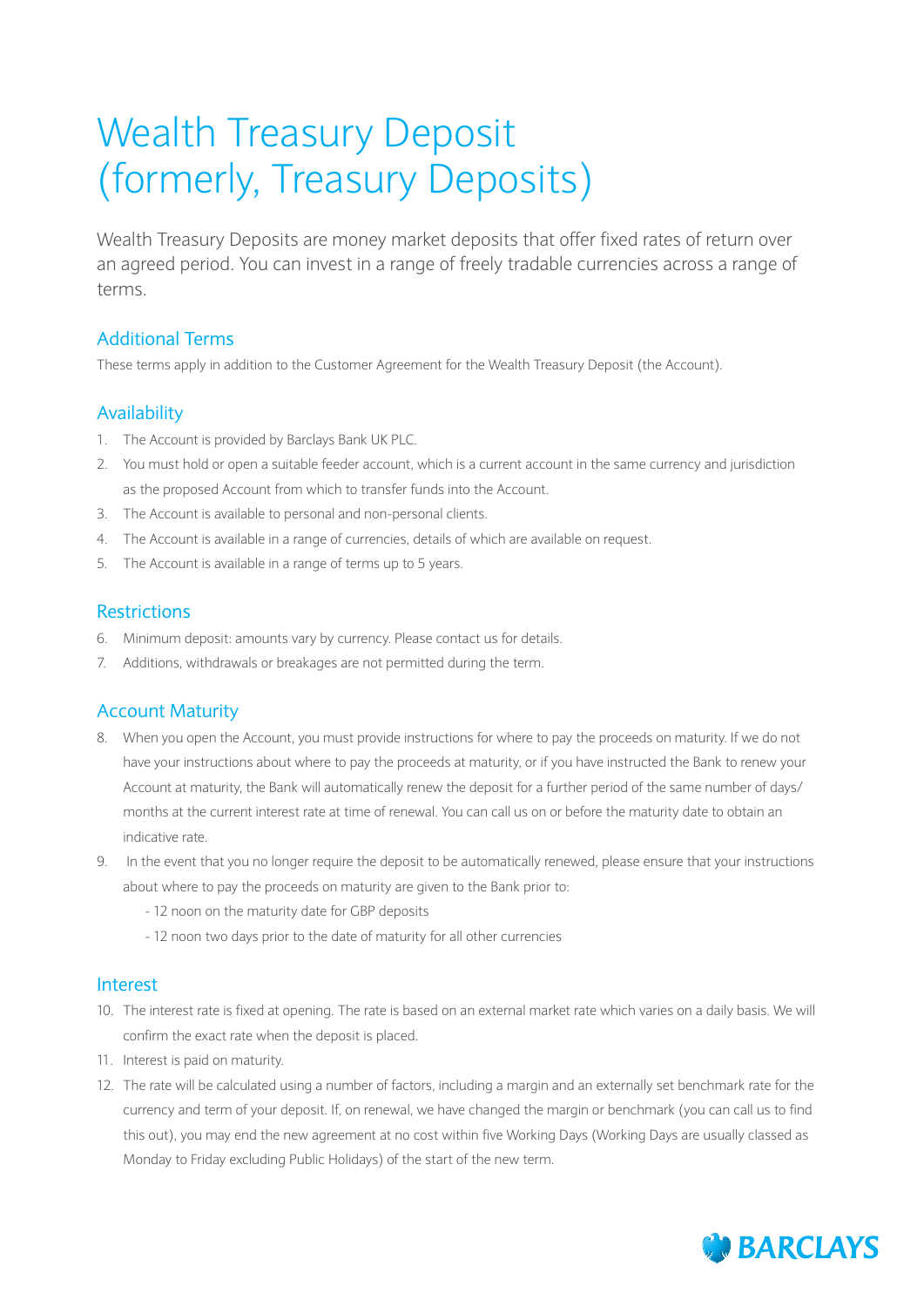### Law

13. The terms applying to the Account are governed by: English law.

## Your right to cancel

14. There is no right to cancel this Account.

You can get this in Braille, large print or audio by calling 0800 400 100\* (via Text Relay if appropriate) or by ordering online from barclays.co.uk/accessibleservices

\*Call monitoring and charges information

#### To keep a high quality of service, your call may be monitored or recorded for training and security. Calls to 0800 numbers are free when calling from a UK landline. Call charges may apply when using a mobile phone or when calling from abroad.

Barclays offers banking, wealth and investment products and services to its clients through Barclays Bank UK PLC, and its subsidiary companies.

Barclays Bank UK PLC is authorised by the Prudential Regulation Authority and regulated by the Financial Conduct Authority and the Prudential Regulation Authority (Financial Services Register No. 759676). Registered in England. Registered No. 9740322. Registered Office: 1 Churchill Place, London E14 5HP.

Barclays Investment Solutions Limited is authorised and regulated by the Financial Conduct Authority and is a member of the London Stock Exchange and NEX. Registered in England. Registered No. 2752982. Registered Office: 1 Churchill Place, London E14 5HP.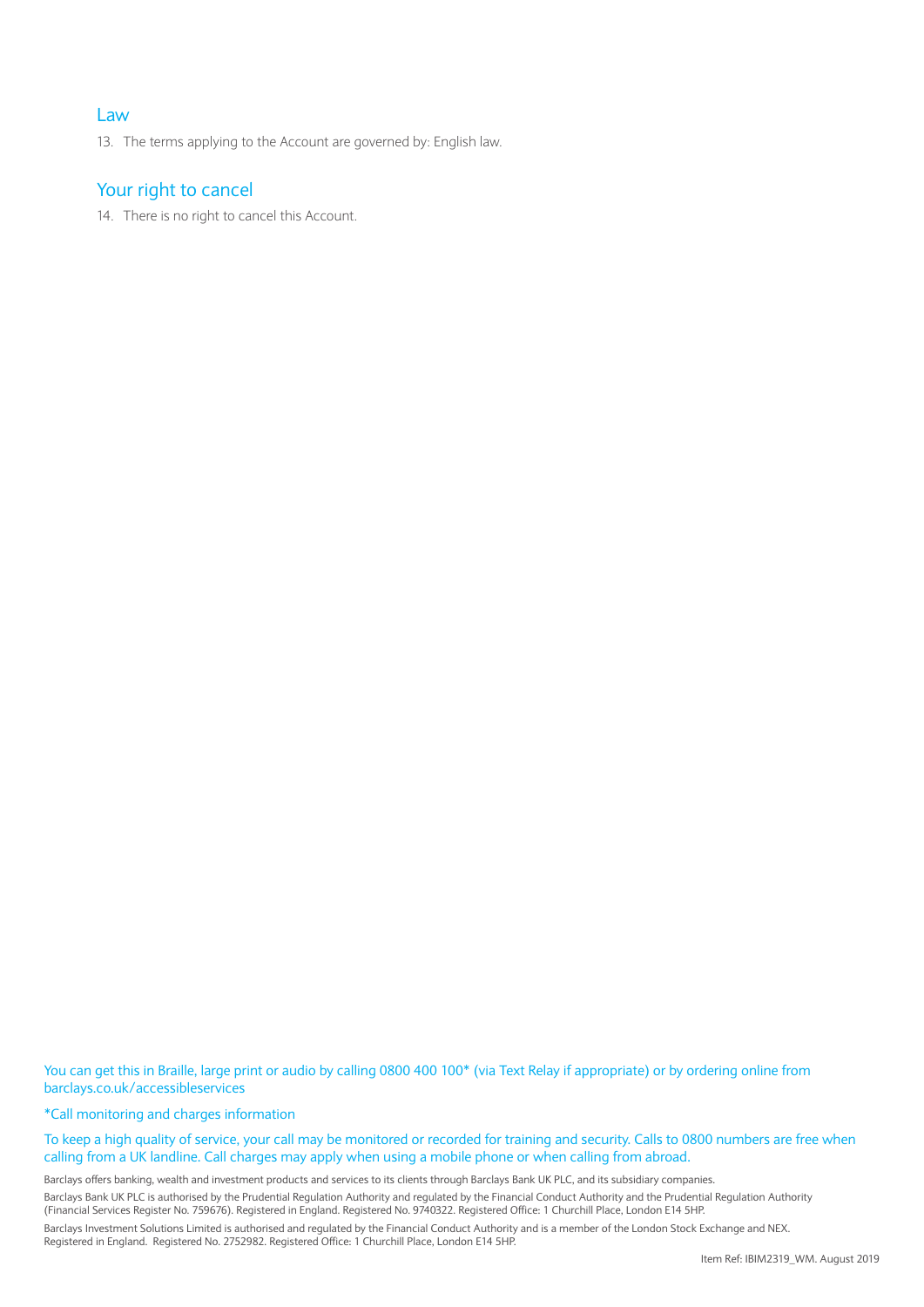## Financial Services Compensation Scheme Information Sheet

| Basic information about the protection of your eligible deposits           |                                                                                                                                                                  |
|----------------------------------------------------------------------------|------------------------------------------------------------------------------------------------------------------------------------------------------------------|
| Eligible deposits in Barclays Bank UK PLC are protected by:                | the Financial Services Compensation Scheme ("FSCS")                                                                                                              |
| Limit of protection:                                                       | £85,000 per depositor per bank                                                                                                                                   |
|                                                                            | The following trading names are part of Barclays:                                                                                                                |
|                                                                            | Barclays, Barclays Business Banking, Barclays Premier<br>Banking and Barclays Wealth Management.                                                                 |
| If you have more eligible deposits at the same bank:                       | All your eligible deposits at the same bank are "aggregated"<br>and the total is subject to the limit of £85,000.                                                |
| If you have a joint account with other person(s):                          | The limit of £85,000 applies to each depositor separately.                                                                                                       |
| Reimbursement period in case of bank's failure:                            | 20 working days.                                                                                                                                                 |
| Currency of reimbursement:                                                 | Pound sterling (GBP, £) or, for branches of UK banks<br>operating in other EEA Member States, the currency<br>of that State                                      |
| To contact Barclays Bank UK PLC for enquiries relating<br>to your account: | Barclays Bank UK PLC<br>1 Churchill Place<br>Canary Wharf<br>London<br>E14 5HP                                                                                   |
| To contact the FSCS for further information on<br>compensation:            | <b>Financial Services Compensation Scheme</b><br>10th Floor Beaufort House<br>15 St. Botolph Street<br>London<br>EC3A 7QU<br>Tel: 0800 678 1100 or 020 7741 4100 |
|                                                                            | email: ICT@fscs.org.uk                                                                                                                                           |
| More information:                                                          | www.fscs.org.uk                                                                                                                                                  |

## **Additional information**

#### **Scheme responsible for the protection of your eligible deposit**

Your eligible deposit is covered by a statutory Deposit Guarantee Scheme. If insolvency of your bank, building society or credit union should occur, your eligible deposits would be repaid up to £85,000 by the Deposit Guarantee Scheme.

### **General limit of protection**

If a covered deposit is unavailable because a bank, building society or credit union is unable to meet its financial obligations, depositors are repaid by a Deposit Guarantee Scheme. This repayment covers at maximum £85,000 per bank, building society or credit union. This means that all eligible deposits at the same bank, building society or credit union are added up in order to determine the coverage level. If, for instance, a depositor holds a savings account with £80,000 and a current account with £20,000, he or she will only be repaid £85,000.

This method will also be applied if a bank, building society or credit union operates under different trading names. Barclays Bank UK PLC also trades under Barclays, Barclays Business Banking, Barclays Premier Banking and Barclays Wealth Management.

This means that all eligible deposits with one or more of these trading names are in total covered up to £85,000.

In some cases eligible deposits which are categorised as "temporary high balances" are protected above £85,000 for six months after the amount has been credited or from the moment when such eligible deposits become legally transferable. These are eligible deposits connected with certain events including:

- (a) certain transactions relating to the depositor's current or prospective only or main residence or dwelling;
- (b) a death, or the depositor's marriage or civil partnership, divorce, retirement, dismissal, redundancy or invalidity;
- (c) the payment to the depositor of insurance benefits or compensation for criminal injuries or wrongful conviction.

More information can be obtained under www.fscs.org.uk